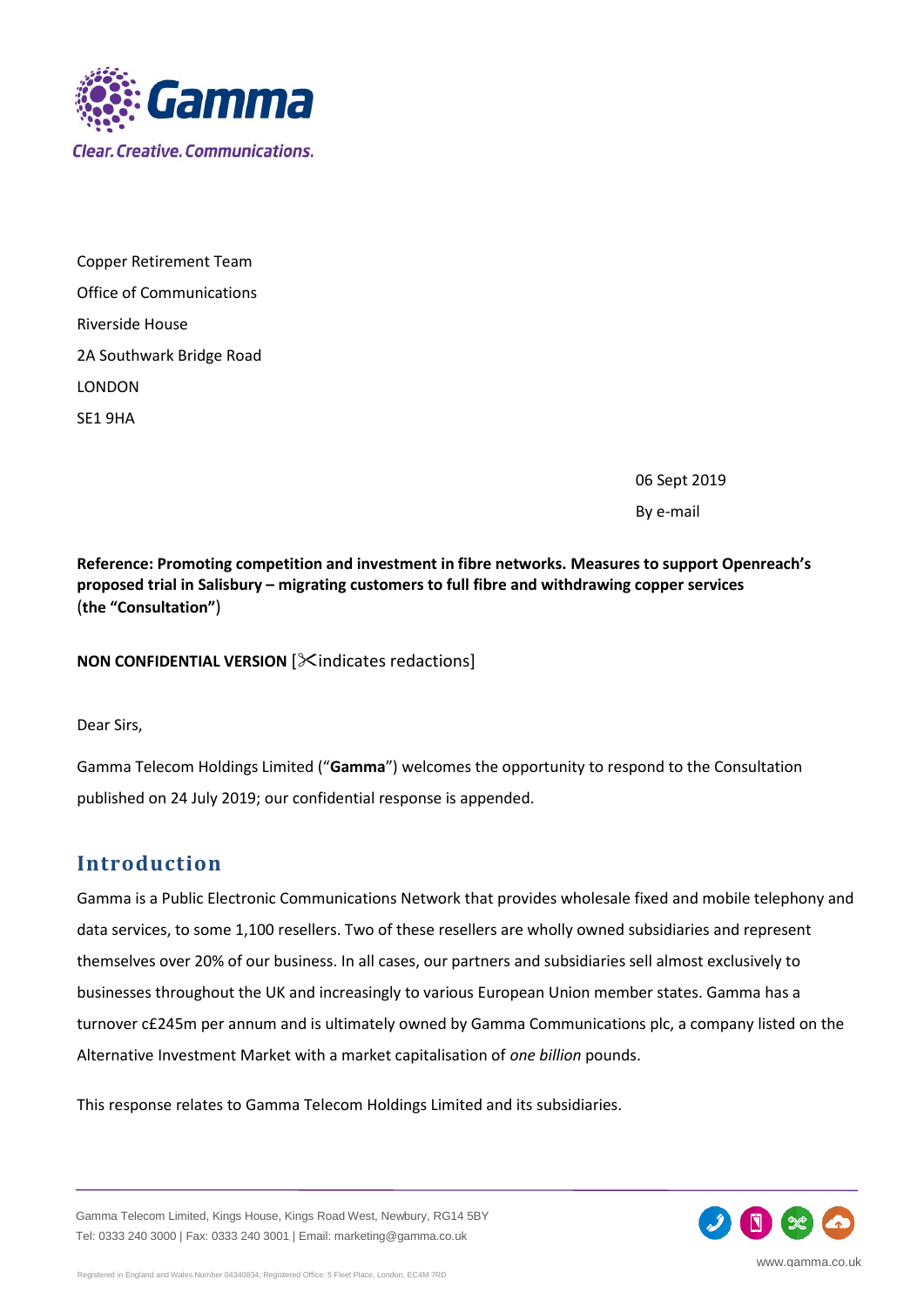Any conflict between the implied position of Gamma in any UK Competitive Telecommunications Association (UKCTA), Internet Telephony Services Providers Association (ITSPA) or Federation of Communication Services (FCS) responses or that of any other association in which Gamma is involved, is accidental and we consider that our views in this response should prevail.

Gamma trusts that this response addresses the questions posed by the Office of Communications ("**Ofcom**") and would welcome the opportunity to elaborate on any points in more detail if required. Please don't hesitate to contact me,  $[\mathcal{K}]$ , address as per letter head), for further detail in the first instance.

### **General Comments**

- 1. Whilst we welcome the proposed trial, we do perceive some shortcomings both within the trial scope and the Ofcom proposals within the Consultation.
- 2. The Openreach deployment of fibre-based connectivity has to date been primarily focused on the residential market. As the trial is targeting a complete geographic exchange area we would expect equal treatment of business and residential subscribers with regards to fibre availability and ease of consumption.
- 3. The legacy business communications market does not just rely on Wholesale Line Rental ("**WLR**") and its product derivatives such as ISDN2 and ISDN30. Products such as Ethernet First Mile ("**EFM**") are widely used to provide business grade communications when broadband products do not provide sufficient speed or leased line alternatives are too expensive. Openreach do not recognise EFM as a product and only view the installation as a number of Metallic Path Facility ("**MPF**") lines being delivered to the same premise or location. This lack of recognition and identification of EFM deployments within the Openreach systems has the potential to cause significant disruption to business users at both the provision and repair stage.
- 4. Openreach do appear in their WLR withdrawal industry meetings to be somewhat glossing over the implications for both business providers and their end-users, and there is some concern that business communication services will be negatively impacted by these oversights. For example, critical leased line infrastructure is monitored via ADSL lines and whilst Openreach recognises the situation, they have given little or no feedback at industry on how they intend to migrate these management services with minimal disruption. Additionally, we are interested in how Openreach intend to split number blocks for



www.gamma.co.uk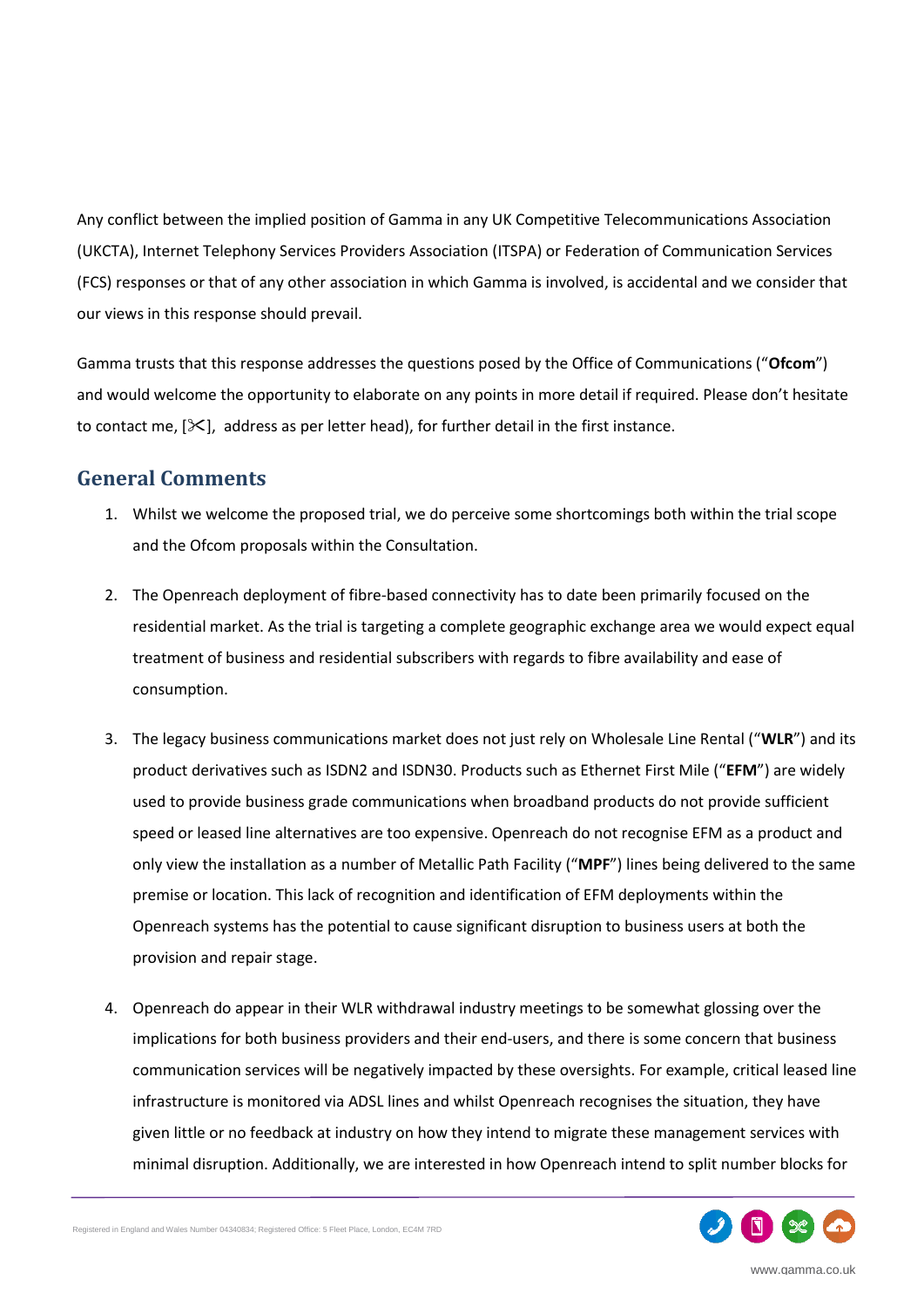business users to allow the migration of a selected part of a business users number inventory. BT's inability to be able to split blocks despite the regulation clearly requiring porting by number, not arbitrary decades old grouped allocation, will need to be addressed for the proposed trial. Whilst BT has introduced a process to split number blocks, this is very much a manual process, strictly limited in availability and certainly not scalable for a large-scale deployment. With Gamma having over 100 channel partners supplying business services in the proposed trial area the support by Gamma of its partners will require significant resource, and we expect the same attention to be paid by Openreach to the business market to maintain the high level of support our partners expect.

- 5. As we will expand on further in our response, the transposition of the European Electronic Communications Code ("**EECC**") by December 2020 clearly obligates a level of protection for users of legacy communications services when legacy infrastructure migrated is being carried out by an entity with Significant Market Power ("**SMP**"), and we are of the opinion that this should be addressed by Ofcom as part of the Consultation and resulting statement.
- 6. Gamma has significant concerns around the Consultation being exclusively focused on Openreach and the obligations and requirements placed on them. Openreach do not own the network assets or systems, nor do they hold the contractual relationship for interconnection. Whilst the Consultation obligates Openreach to provide a WLR based service for those who require it, there is neither the obligation or corresponding commitment from BT Enterprise ("**BTE**") with respect to the integrity of voice media from the interface between the Openreach infrastructure and the BTE switching layer. For example, The Standard Interconnect Agreement ("**SIA**") obligates BTE to give a seven month notice period for changes to its network that will impact the integrity of Voice Band Data ("**VBD**"). VBD is utilised in many applications from fax machines, of which the NHS is still a significant user, through to telemetry systems for vulnerable users including 'red cord' services. it should be demonstrably clear that for Ofcom to secure its desired objective regarding vulnerable users, the Consultation's scope is inadequate and should be widened and modified to include BTE. In addition, Gamma has customers that supply niche services aimed at vulnerable users with such services primarily reliant on an exchange powered lines, and exchange based routeing to support these services. Any changes to the BTE network configuration could have a significant impact both on these services and the service provider's business model.

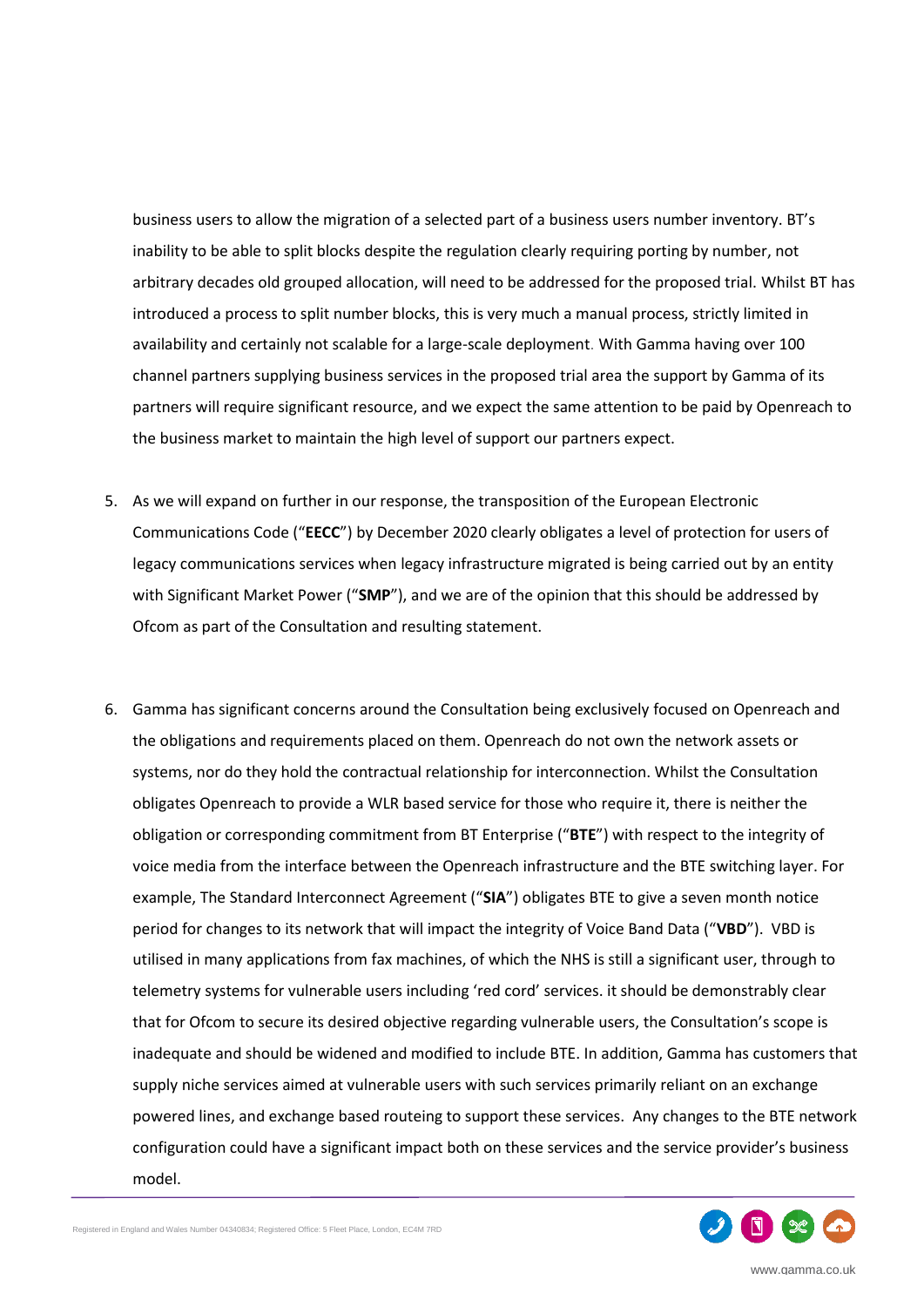## **Detailed response**

*Question 1: Do you agree with our proposal to enable a stop sell for the Salisbury trial? Please provide reasons for your answer.*

*Question 2: Do you agree with the impacts of our proposals we have identified? Are there any further impacts that you consider we should be aware of?*

- 7. Whilst we understand the requirement for a stop sell of legacy services, we do not feel that the implications of such a stop sell are fully understood, particularly for business services utlilising legacy infrastructure.
- 8. As previously stated, the EFM product utilises multiple MPF copper pairs known as 'bonded copper'. The purpose of EFM is to provide a lower cost, lower bandwidth synchronous Ethernet service as compared to, for instance, Ethernet Access Direct ("**EAD**"). The ability to use existing copper duct access into a building removes in many cases the need for excess construction and wayleaves. This is particularly relevant for business parks whereby wayleave permissions may take an inordinate amount of time or be exorbitantly costly. Openreach are proposing the introduction of a Fibre to the Premise ("**FTTP**") product for business, but the proposals to date for deployment in business parks and locations away from dense population areas are that the fibre node will terminate some distance from the individual premises, not dissimilar to the EAD T-Node deployment. Such a deployment design would result in potentially large excess construction charges ("**ECCs**") and in some cases the need for wayleaves. If the successful replacement of EFM is to be achieved, then the trial must ensure that the cost of provision to business of full fibre services should be similar to that of the residential market. This does not preclude a higher connection cost and rental for a business grade product but should prevent Openreach being able to charge high ECCs or the provision being significantly delayed due to wayleave issues. We suggest that for the trial areas that the fibre deployment model be consistent between residential and business deployment regardless of location. We would expect that the obligation to provide WLR for voice services<sup>1</sup> if requested be extended to MPF provision for EFM if Openreach does not provide business with the same FTTP deployment model as that for residential premises.



 $\overline{a}$ 

Registered in England and Wales Number 04340834; Registered Office: 5 Fleet Place, London, EC4M 7RD

<sup>§3.23</sup> of the Consultation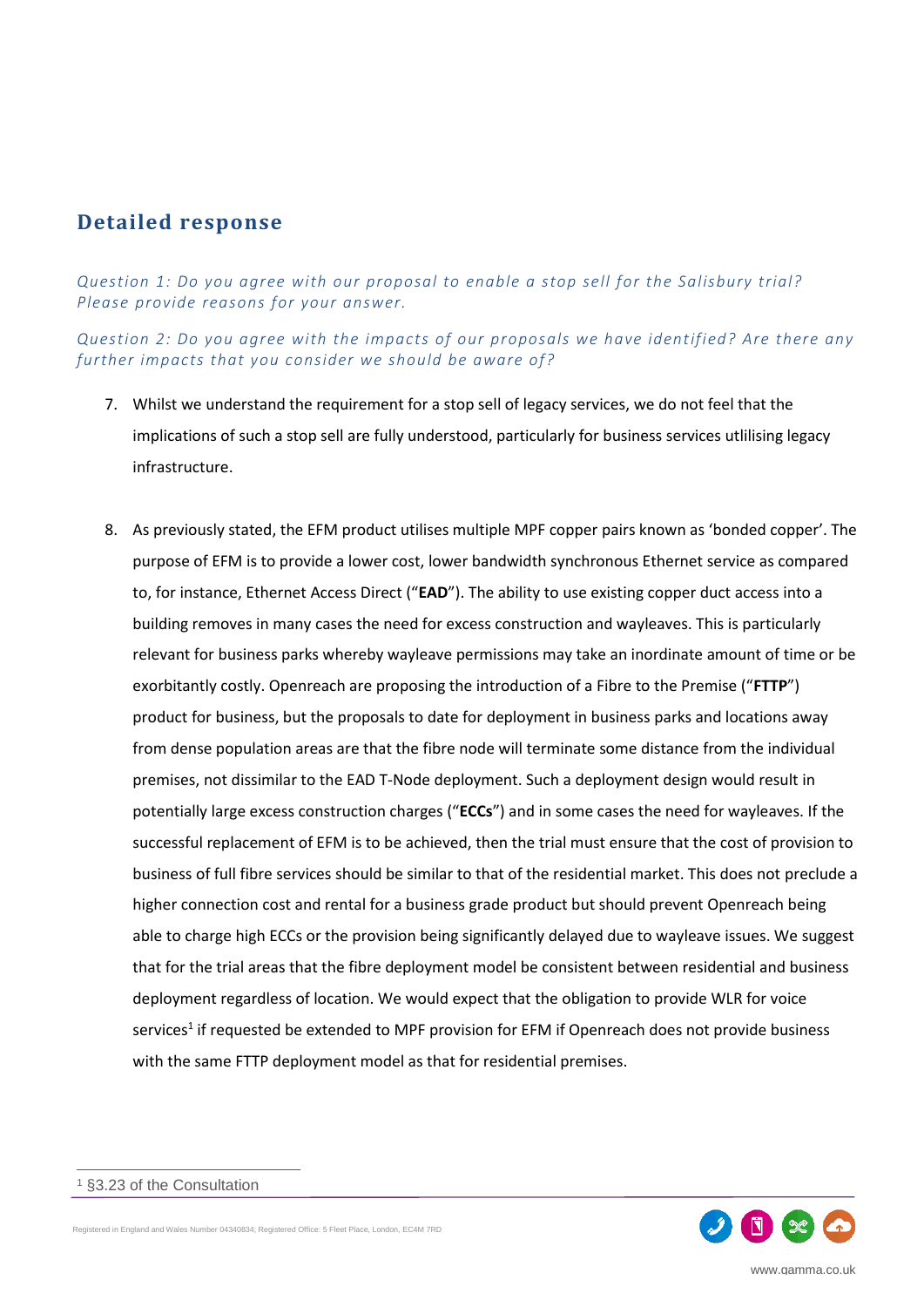9. The repair of legacy infrastructure also must be protected. Openreach were questioned at an industry meeting as to whether the repair of a WLR line would be carried out in all cases within the trial area. The response was that if the copper was found to be seriously damaged and fibre was available to the premises then they would most probably provision a new fibre installation than repair the copper asset. This raises several issues. If the copper asset forms part of an EFM bonded copper installation, then the Ethernet service will be degraded and will most probably be running under the contracted Service Level Agreement bandwidth agree between the end-user and the supplying communications provider. We would expect in this case that, regardless of the cost, Openreach would be obligated to carry out the repair of that line. Any change of the existing service would also incur additional charges for replacement of equipment and possibly a higher rental charge. If the subscriber is within a contract term these charges may not be able to be passed on. We would expect Openreach to charge for the service in contract at the contracted price between Openreach and their customer.

### *Question 3: Do you agree with our proposed approach to the protection of vulnerable consumers within the trial? Please provide reasons for your answer.*

- 10. We agree with Ofcom's approach with regards to vulnerable customers but would go further with the safeguards.
- 11. It is especially important to ensure that applications running over VBD continue to operate during the Trial. VBD applications aren't just limited to things like fax machines<sup>2</sup>, but are also deployed in point of sale devices (which includes Paypoint, relied upon by vulnerable users to secure their energy supply for heating etc.) and in various telemetry and alarm systems, including "red cord" devices used by the vulnerable and disabled in their homes.
- 12. Ofcom must not only acknowledge, but actively ensure that it takes steps to secure, that the most vulnerable in society are protected from a blinkered desire to achieve politically expedient headlines regarding percentage deployment or download speeds.

 $\overline{a}$ <sup>2</sup> As of December 2018, there were 9,000 still operating in the National Health Service alone [\(https://www.bbc.com/news/uk-46497526](https://www.bbc.com/news/uk-46497526) [accessed 22nd August 2019]) and we assume some in the trust that is responsible for Salisbury.



Registered in England and Wales Number 04340834; Registered Office: 5 Fleet Place, London, EC4M 7RD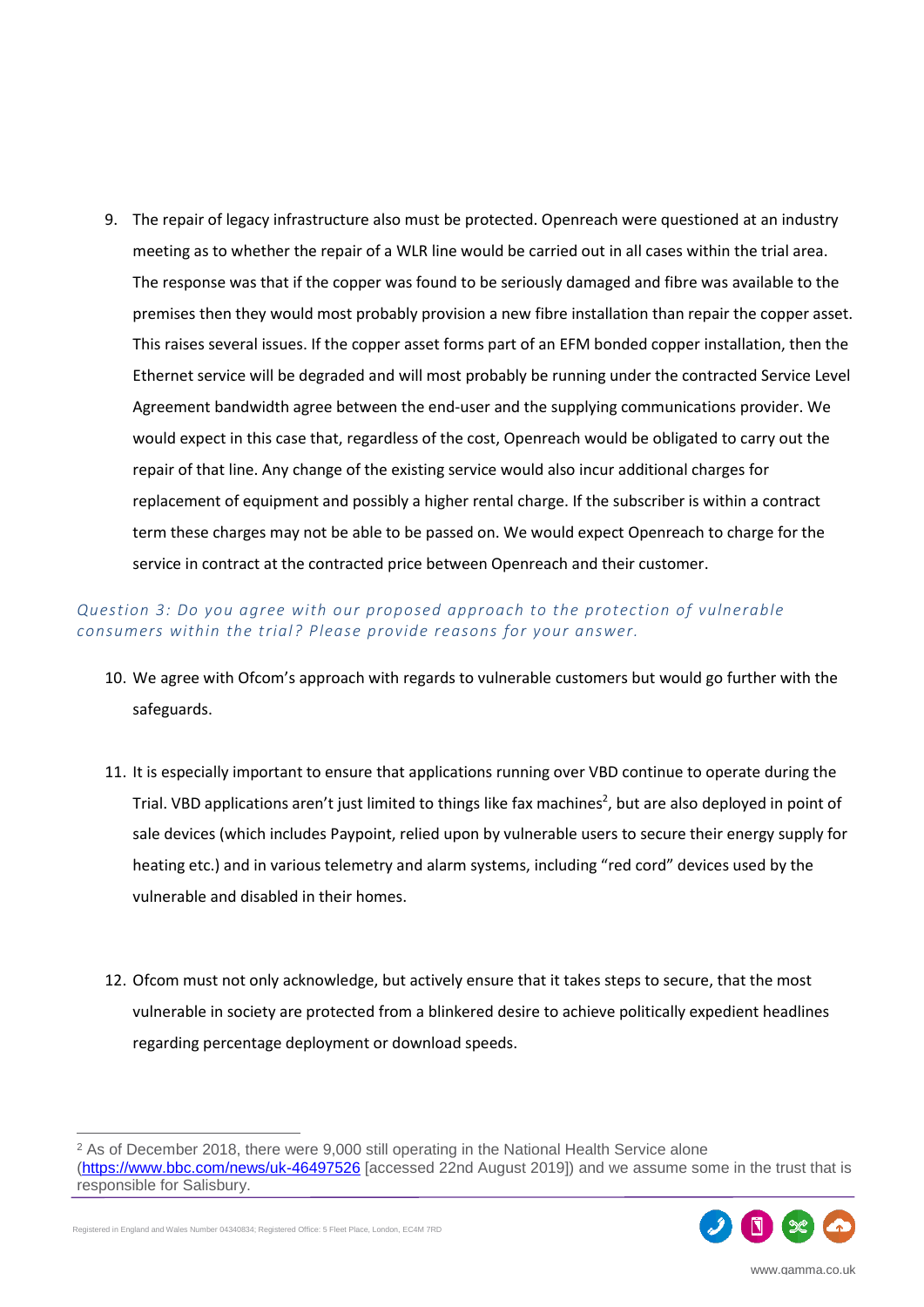It is therefore imperative that in any change to the conditions incumbent upon BT that the services relied upon by the most vulnerable are ring-fenced and guaranteed. To that end, the proposal to enable stop-sell requires qualification to ensure that an appropriate product remains available to these users.

- 13. We welcome Ofcom's thinking in Annex 4 of the Consultation and at §3.31, but to merely say "*we expect [operators] to implement the following measures [..]*" is inadequate.
- 14. There is an expectation of compliance that relies upon nothing more than the goodwill of the dominant provider to enable the Public Electronic Communications Service to discharge the duty of care Ofcom expects it to. If Ofcom truly wants to secure the right outcomes for the most vulnerable, then it would impose relevant regulatory obligations.
- 15. In addition, Ofcom have completely ignored the role of the rest of BT. As stated above, the ability to be able to provide VBD services is dependent as much on BTE as it is on Openreach. As BTE upgrade its switching infrastructure from TDM to IP, there is a risk that the new technology will compromise the integrity of the media such that VBD does not function. Openreach reverting a vulnerable user to a copper path to an IP exchange that does not support the service is not a solution.
- 16. It is our position that BTE is obligated under the Network Charge Control SIA to provide 7 months' notice of any change in its network that may affect the integrity of VBD.

From the Main Body of the SIA –

*4.1 A Party wishing to make a System Alteration shall give to the other Party not less than 7 months written notice prior to the date of the anticipated System Alteration. The notice shall specify the technical details of the System Alteration and the date of the anticipated System Alteration. Following such notification each Party shall supply to the other such information as the other may reasonably request including in the case of the Party giving the notice, to the extent reasonably practicable, the potential impact on the other Party's System.*

#### From Annex D

*"Act" Communications Act 2003;*

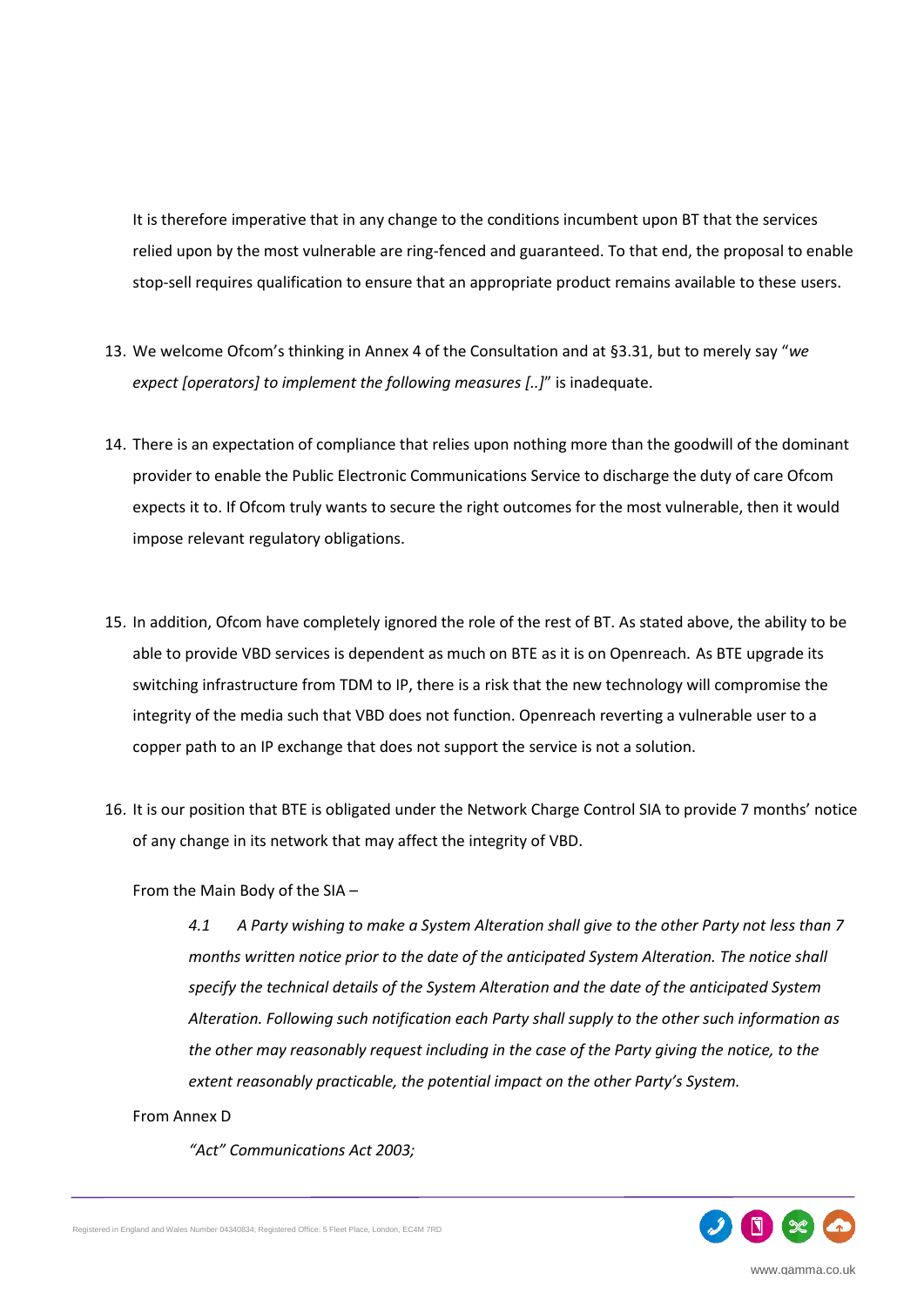*"Call" a transmission path through Telecommunication Systems for the sending of Signals, and a reference to conveyance of a Call by a Party means the establishment by that Party of a transmission path through that Party's System and the conveyance by that Party in accordance with this Agreement of a Signal (if any) over such transmission path;*

*"Signal" has the meaning in section 32 of the Act;*

*"System Alteration" a change (other than a Data Management Amendment) to a Party's System, which requires a change to be made to the other Party's System to allow the continuance of the conveyance of Calls across a Point of Connection pursuant to this Agreement;*

From Section 32(10) of the Communications Act 2003;

*In this section "signal" includes—*

*(a)anything comprising speech, music, sounds, visual images or communications or data of any description; and*

*(b)signals serving for the impartation of anything between persons, between a person and a thing or between things, or for the actuation or control of apparatus.*

- 17. We say that any change in the BTE network that requires a change to its interconnection partners network to continue to support signals comprising data (noting that the CA2003 definition of signals covers VBD) from VBD applications, then it is a System Alteration requiring the appropriate notice. Additionally, other provisions of paragraph 4 of the SIA would suggest that BT would become liable for the other party's costs, which would include the replacement cost of any Customer Premises Equipment rendered obsolete by the change.
- 18. In any event, it should be demonstrably clear that for Ofcom to secure its desired objective regarding vulnerable users, the Consultation's scope is inadequate and should be widened and modified to include BTE.
- 19. Given the timescales of the proposed transposition of the new EECC<sup>3</sup>, which has a transposition deadline of December 2020, and noting that the Government may try to have it coming into force on  $1<sup>st</sup>$

<sup>3</sup> Directive (EU) 2018/1972 of the European Parliament and of the Council of 11 December 2018 establishing the European Electronic Communications Code



Registered in England and Wales Number 04340834; Registered Office: 5 Fleet Place, London, EC4M 7RD

 $\overline{a}$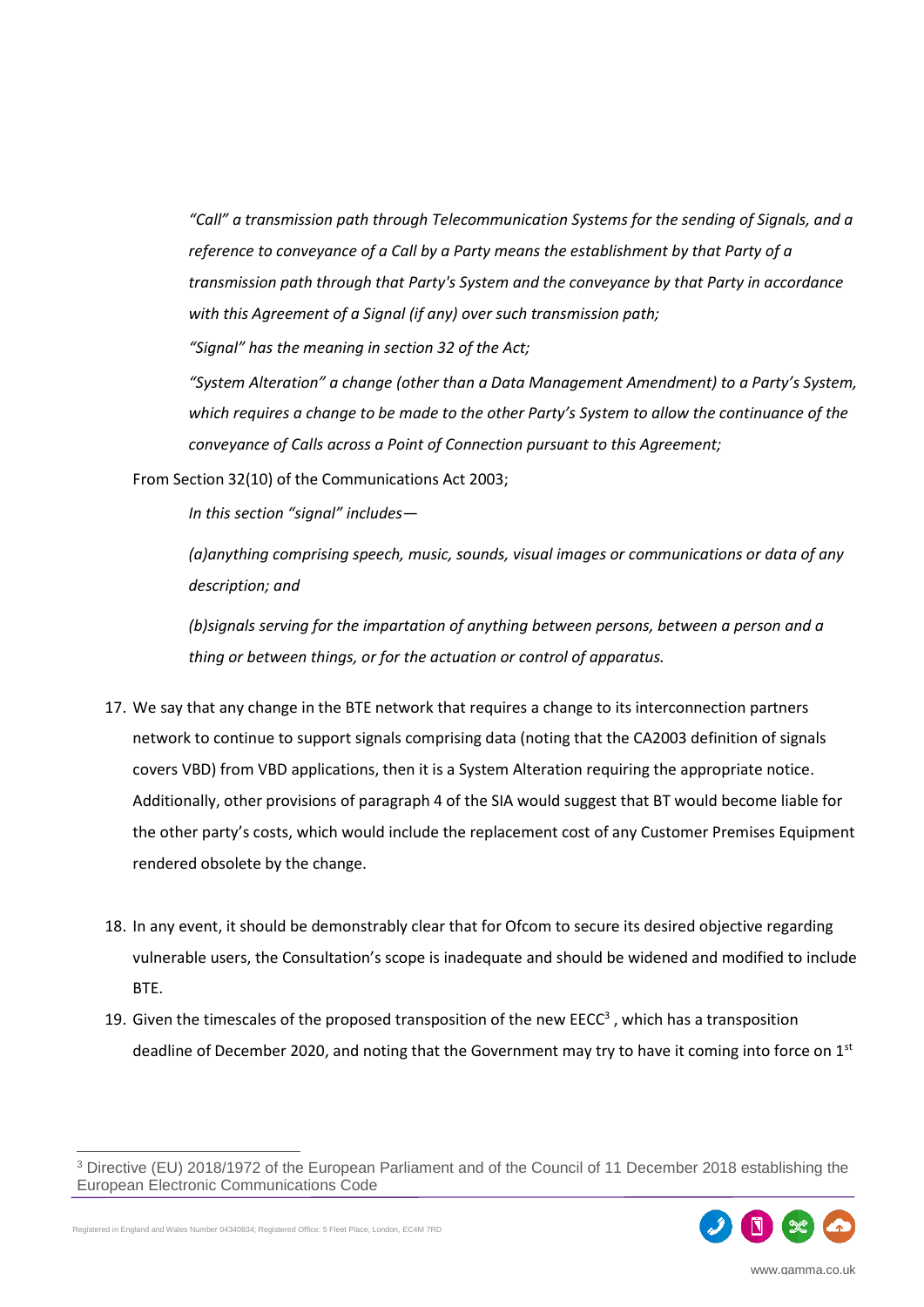October 2020<sup>4</sup>, both dates are within the trial period for Salisbury and Mildenhall, we say Ofcom should have due regard for the construction of Article 81 of the EECC. This clearly lays down an obligation to safeguard the users of legacy services where the entity with SMP (BT) is decommissioning its copper infrastructure.

20. As briefly mentioned in the summary, Gamma has a customer that supplies a niche service to vulnerable user that may not be immediately identifiable as such. [ $\&$ ] supplies [ $\&$ ] services at over [ $\&$ ] locations within the UK, typically in  $[\times]$ . The typical users of this service are the elderly, economically disadvantaged and disabled customer who either have no access to a mobile service or are not capable of using one. The placement of the handset is typically in the entrance to the premise and relies on exchange powered WLR voice only lines. The removal of exchange powered lines will probably result in the closure of the customer's company, and the removal of these services to vulnerable users. The  $[\times]$ do not provide a mains power point as standard and, in the case of  $[\times]$ , require a payment of around  $E[X]$  to provide each power point. With  $[X]$  lines this is not a viable proposition for the company. In July 2019  $[\times]$  calls were placed on the service, showing the scale of utilisation of this service. The replacement with mobile devices or similar will still require mains power, or similar power source. As [ $\ge$ ] has services installed within the trial area we would welcome investigation by Openreach on alternative solutions to this problem so that vulnerable users can continue to receive what is, judging by the call volumes, a much needed and utilised service.

### *Question 4: Do you think the monitoring data we are proposing Openreach provide to Ofcom is appropriate and sufficient? Is there any other information we should be collecting? Please provide reasons for your answer.*

21. We reiterate our previous comments that the trial scope and monitoring must be widened to include BT, particularly BT Enterprise. It is vital that industry is kept informed of any network configuration changes are made by BTE that may impact legacy services.

Please do not hesitate to contact me if you wish to discuss anything further.

#### Yours faithfully,

 $\overline{a}$ 

<sup>4</sup> §2.31 *HM Government's Transposition Guidance: How to implement European Directives effectively (February 2018)* establishes two dates for the coming into force of new transposed legislation each year.



Registered in England and Wales Number 04340834; Registered Office: 5 Fleet Place, London, EC4M 7RD